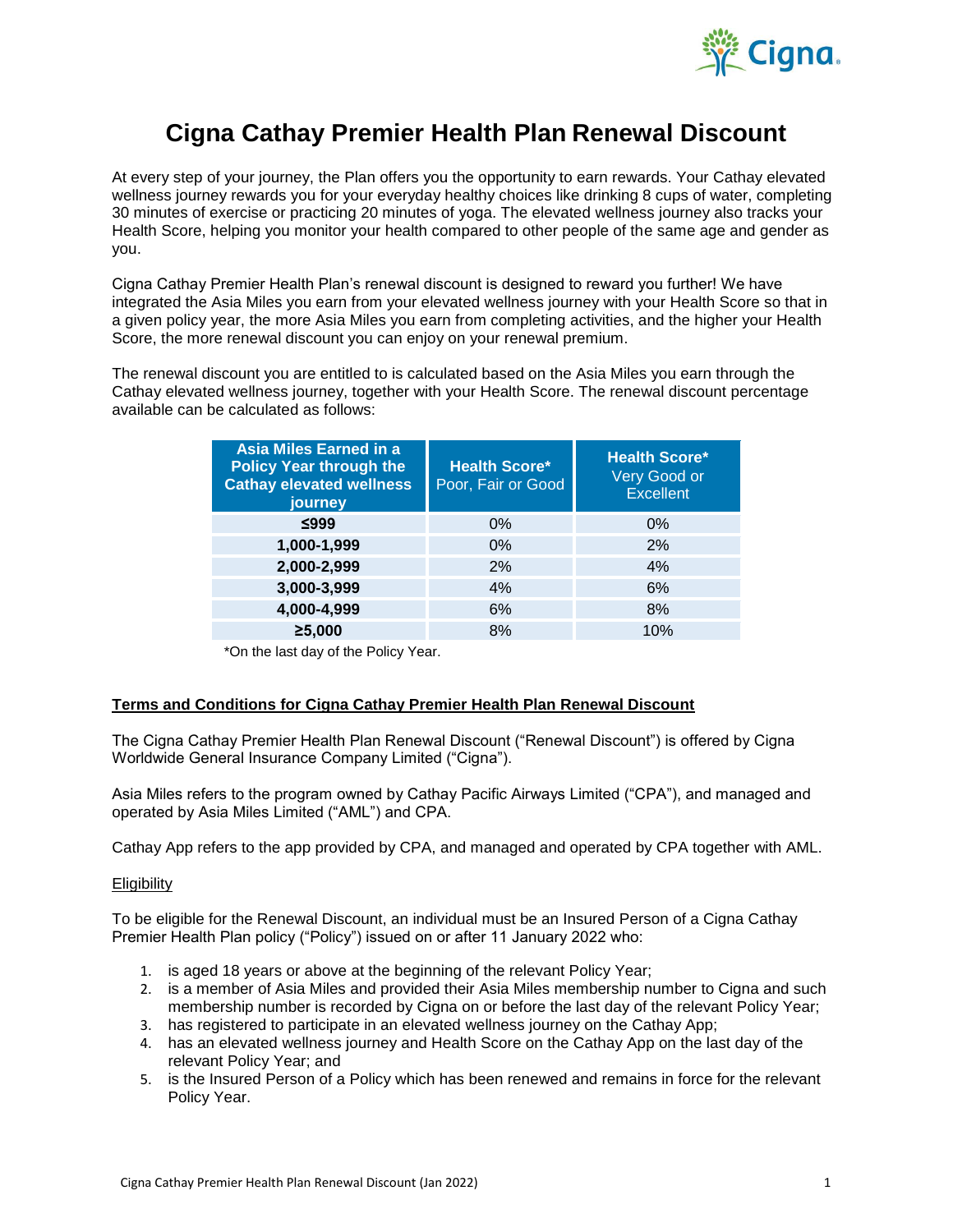

## Discount Level

- 1. The Insured Person can earn a Renewal Discount on premium payable for the renewal of a Policy where they are the Insured Person.
- 2. The amount of Renewal Discount varies based on
	- a. **Asia Miles Earned in a Policy Year**  The total number of Asia Miles ("Specified Mileage Credits") earned by the Insured Person during the Policy Year ("Activity Period") from completing certain activities ("Eligible Activity") on the Cathay App's elevated wellness journey; and
	- b. **Health Score on the last day of the Policy Year** The Insured Person's Health Score on the Cathay App's elevated wellness journey on the last day of the Activity Period.
- 3. The Asia Miles earned by each Eligible Activity is calculated in accordance with Specified Mileage Credits only and excludes all other Asia Miles earned through the elevated wellness journey including but not limited to challenges, events, assessments or promotions.
- 4. The Insured Person's Asia Miles Earned in a Policy Year and Health Score on the last day of the Activity Period will be based on the activity record corresponding to the elevated wellness journey account of the Asia Miles membership number on Cigna's records on the last day of the Activity Period.
- 5. An Eligible Activity must be synced from a device to the Cathay App and/or recorded on the Cathay App within the period of time required by AML and CPA in order to earn the Specified Mileage Credits.
- 6. The Specified Mileage Credits of each Eligible Activity to determine the Asia Miles Earned in a Policy Year is as follows:

| <b>Eligible Activity</b><br>(per day) | <b>Specified Mileage Credits</b><br>(Asia Miles per activity) |
|---------------------------------------|---------------------------------------------------------------|
| 10,000 Steps                          | 10                                                            |
| <b>30 Active Minutes</b>              | 5                                                             |
| 7 Hours of Sleep                      | 5                                                             |
| 20 Minutes of Yoga                    | 5                                                             |
| 5 Serves of Vegetable Intake          | 5                                                             |
| 8 Cups of Water Intake                | 5                                                             |

## Administration of discount

- 1. The Renewal Discount is applied to the premium of the Insured Person's Policy for the Policy Year following the Activity Period ("Renewal Year").
- 2. Provided that the Policy is renewed for the entire Renewal Year and the premium has been paid in full, the Renewal Discount amount corresponding to the Renewal Year will automatically be deducted from the renewal premium of the Policy Year following the Renewal Year. The Renewal Discount amount will be deducted from the first and/or subsequent premium payment due after all premium for the Renewal Year has been received by Cigna.
- 3. If the Policy is renewed for the entire Renewal Year and the premium has been paid in full but not renewed at the end of the Renewal Year for any reason such that the Renewal Discount cannot be deducted from any future premium payments, the corresponding Renewal Discount amount will be refunded to the Policy Holder. For premiums paid using credit card, the refund will be made to the Policy Holder's credit card where the premium was debited. For all other payment methods, the refund will be made via a bank cheque to the Policy Holder.
- 4. The Renewal Discount is calculated based on the standard premium. Any additional premium payable due to premium loadings and/or levy will not be used to calculate the discount.
- 5. Any levy payable under the Policy shall be calculated after applying the Renewal Discount.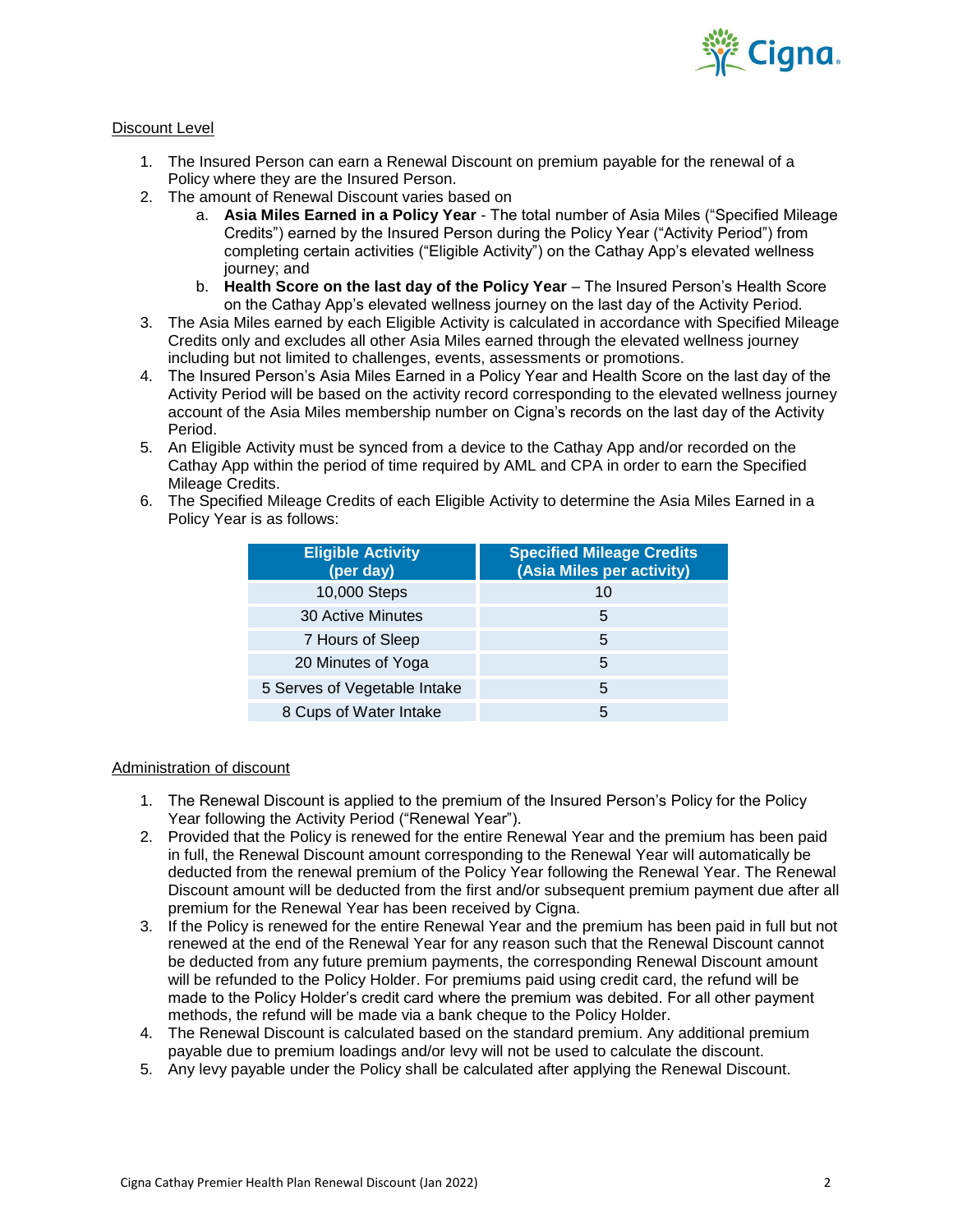

## *Illustration*

The following example is hypothetical and for illustrative purposes only.

- Mary enrolled in Cigna Cathay Premier Health Plan and her first year premium was \$5,000.
- During the first policy year, Mary earned 6,000 Asia Miles on the elevated wellness journey and had a Very Good Health Score on the last day of the policy year. Therefore, she can enjoy a 10% renewal discount (i.e. \$550) on the second policy year premium of \$5,500.
- The renewal premium for Mary's third policy year will be reduced by \$550 from the renewal discount accumulated in the second policy year.
- During the second policy year, Mary earned 4,500 Asia Miles on the elevated wellness journey and maintained a Very Good Health Score which enables her to enjoy a renewal discount of 8% on the third policy years' renewal premiums of \$6,000.
- The renewal premium for Mary's fourth policy year will be reduced by \$480 from the renewal discount accumulated in the third policy year.
- During the third policy year, Mary earned 800 Asia Miles on the elevated wellness journey and was therefore unable to enjoy any renewal discount on the fourth policy years' renewal premiums. Due to the same reason, no renewal discount was earned on the fifth policy years' renewal premium.

| <b>Policy</b><br>Year | <b>Health</b><br>Score on<br>last day of<br><b>Policy Year</b> | <b>Asia Miles earned</b><br>from Eligible<br><b>Activities on the</b><br>elevated wellness<br>journey during the<br><b>Policy Year</b> | Renewal<br><b>Discount</b><br><b>Percentage</b> | <b>Standard</b><br><b>Premium</b><br>(HK\$) | <b>Renewal</b><br><b>Discount</b><br><b>Amount</b><br>(HK\$) | <b>Premium payable</b><br>at beginning of<br><b>Policy Year (HK\$)</b> |
|-----------------------|----------------------------------------------------------------|----------------------------------------------------------------------------------------------------------------------------------------|-------------------------------------------------|---------------------------------------------|--------------------------------------------------------------|------------------------------------------------------------------------|
| 1                     | Very Good                                                      | 6,000 Asia Miles                                                                                                                       | N/A                                             | 5,000                                       | N/A                                                          | 5,000                                                                  |
| $\overline{2}$        | Very Good                                                      | 4,500 Asia Miles                                                                                                                       | 10%                                             | 5,500                                       | 550                                                          | 5,500                                                                  |
| 3                     | Very Good                                                      | 800 Asia Miles                                                                                                                         | 8%                                              | 6,000                                       | 480                                                          | $6,000 - 550 =$<br>5,450                                               |
| 4                     | Very Good                                                      | 750 Asia Miles                                                                                                                         | $0\%$                                           | 6,500                                       | $\overline{0}$                                               | $6,500 - 480 =$<br>6,020                                               |

## Cathay App and elevated wellness journey

- 1. The Cathay App is owned and managed by CPA.
- 2. The elevated wellness journey refers to the wellness journey that is available on the Cathay App and where the Insured Person participates as an elevated wellness journey participant.
- 3. Asia Miles Earned in a Policy Year by an Insured Person and their corresponding Health Score at the end of the Activity Period is calculated and determined by CPA based on activity logged by the Insured Person on their elevated wellness journey and is subject to the Terms and Conditions of the wellness journey.
- 4. The Cathay App and elevated wellness journey is subject to CPA's [terms and conditions.](https://www.asiamiles.com/en/terms-and-conditions/service/wellness-journey.html)

## Asia Miles membership account

- 1. The Policy Holder is responsible for providing the correct Asia Miles membership number of the Insured Person to Cigna.
- 2. If a Policy Holder has changed and/or updated an Asia Miles membership number for an Insured Person during a Policy Year, the Renewal Discount will be calculated based on the Asia Miles Earned in a Policy Year of the individual whose Asia Miles membership number is on Cigna's records at the end of the Activity Period.